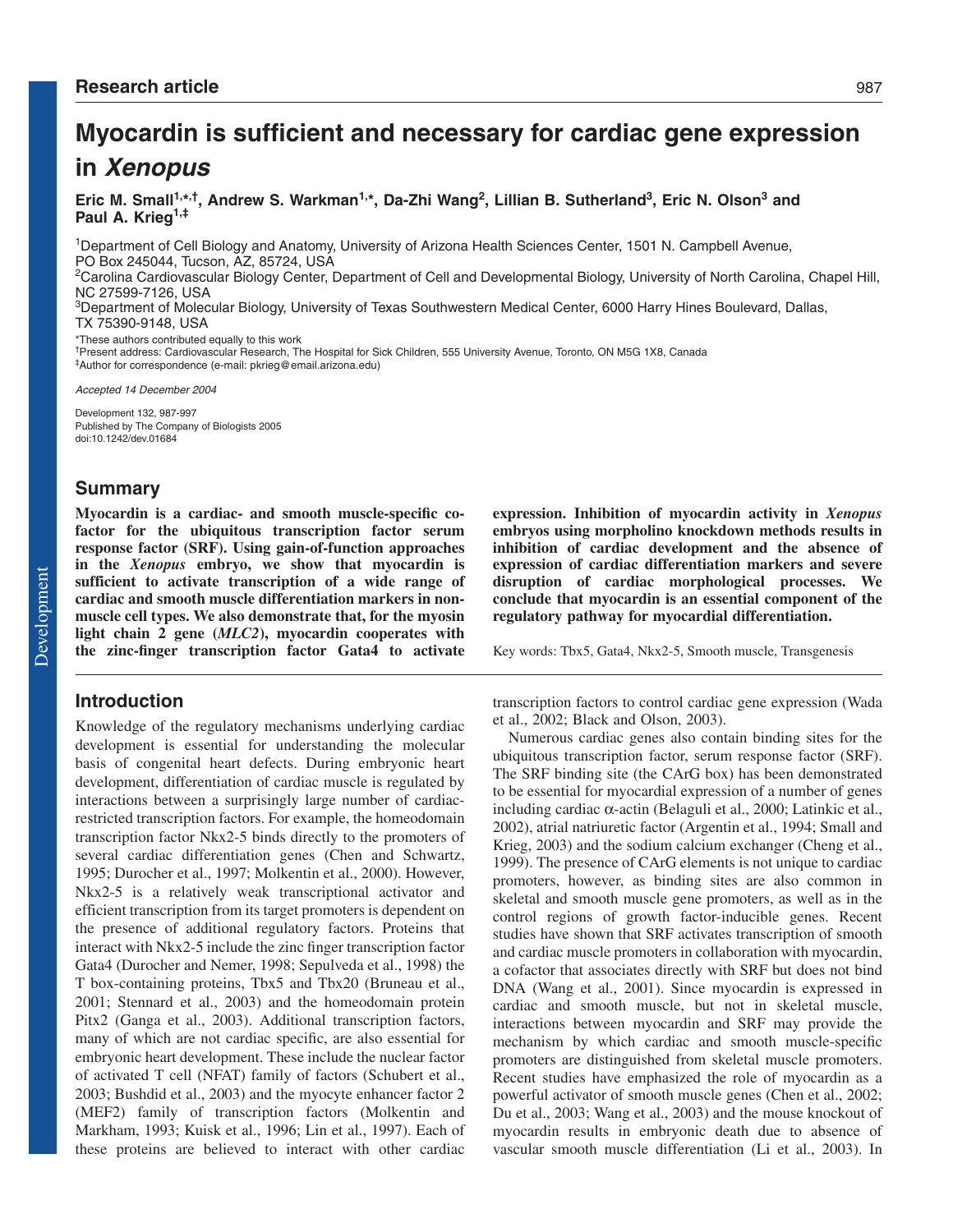many respects therefore, myocardin has the properties of a master regulator of smooth muscle development.

The lack of a cardiac phenotype in myocardin knockout mice is seemingly at odds with our previous studies which showed that expression of a dominant negative of myocardin in *Xenopus* embryos was able to abolish cardiac gene expression, suggesting an important role for myocardin in heart development (Wang et al., 2001). However, a caveat in the interpretation of such dominant negative experiments is that such mutants can interfere with multiple transcriptional regulators. It has been proposed that redundant activities of the myocardin-related factors, MRTF-A and MRTF-B (Wang et al., 2002) may be sufficient to rescue heart development in myocardin mutant embryos but this possibility has not yet been addressed experimentally.

In this study, we show that myocardin is able to activate a large number of cardiac and smooth muscle differentiation genes in non-muscle cells. We also show that myocardin can function combinatorially with another cardiac-expressed transcription factor, Gata4, to achieve efficient transcription of cardiac differentiation markers. Conversely, depletion of myocardin in the developing embryo by antisense morpholino injection abolishes cardiac marker gene expression, indicating that myocardin is essential for regulation of cardiac differentiation.

# **Materials and methods**

# **Embryological manipulations**

*Xenopus laevis* embryos were staged according to Nieuwkoop and Faber (Nieuwkoop and Faber, 1994). *Xenopus* eggs were in vitro fertilized, dejellied using 2% L-cysteine (pH 8.0), and maintained in 0.2× MMR (Marc's Modified Ringers). Targeted mRNA injections were performed in 0.4× MMR/4% Ficoll at the 8-cell stage. Different mRNAs (125 pg, 250 pg or 400 pg) were injected in a volume of 4.6 nl. Embryos were cultured in 0.2× MMR until a suitable stage and fixed in MEMPFA for assay by in situ hybridization. In animal cap assays embryos were injected at the one-cell stage into the animal pole. Animal pole explants were dissected from mRNA-injected or uninjected control embryos at stage  $8$  in  $1 \times NAM$  (Normal Amphibian Medium). Caps were cultured in 0.5× NAM containing gentamycin until the equivalent of stage 12.5 and RNA was extracted for RT-PCR analysis.

#### **Xenopus laevis transgenesis**

The *N*β*T* promoter driven myocardin or GFP transgene was linearized with *Pme*I and transgenic *Xenopus* embryos were generated using previously described methods (Kroll and Amaya, 1996; Sparrow et al., 2000; Small and Krieg, 2003). Double transgenics were made using the *N*β*T*-*GFP* and *N*β*T-myocardin* constructs, and GFP expression in neural tissues was used as a control for transgenesis.

### **Whole-mount in situ hybridization**

Whole-mount in situ hybridization was carried out using a modification of the protocol of Harland (Harland, 1991), using antisense digoxigenin-labeled probes transcribed using a MEGAscript kit (Ambion). For serial sections, embryos were post-fixed in 4% paraformaldehyde for 6 hours at room temperature and embedded in Paraplast. Transverse sections (10 µm) were cut on a microtome.

#### **Cloning of Xenopus laevis myocardin**

RT-PCR using degenerate primers designed against the conserved amino acid regions WETMEWL and IFNIDF within the human and mouse myocardin sequences was performed using random-primed adult *Xenopus* heart cDNA. After cloning and sequencing of the resulting 99 bp fragment, the remaining portions of the myocardin cDNA were amplified by 5′ and 3′ RACE using *Xenopus* heart cDNA prepared according to the manufacturer's instructions (FirstChoice RLM-RACE Kit; Ambion). The final *Xenopus myocardin* sequence was determined by PCR amplification, cloning and sequencing of the entire myocardin coding region using the Expand High Fidelity PCR System (Roche).

### **RT-PCR of marker gene expression**

Ten animal cap explants were harvested for each sample and RNA was isolated using buffer A/proteinase K. cDNA was prepared from one half of each RNA sample, and a minus RT negative control sample was prepared from the remaining RNA. One fiftieth of the cDNA sample was used as template in radioactive RT-PCR that included 0.3 µCi of  $\alpha$ -<sup>32</sup>P in a 20 µl reaction. RT-PCR cycle number was determined to assure the reaction was in the linear range of amplification. PCR samples were separated on non-denaturing 5% acrylamide gels.

### **Primers**

Primers used were as follows: calponin H1, 5′-GCACTGTACGGAA-GATCAACG-3′ (forward) and 5′-CGATATCCACTCTGGCACCTT-3′ (reverse) (Tm=60°C); cardiac α actin (Niehrs et al., 1994) (Tm=63°C); cTnI (Vokes and Krieg, 2002) (Tm=63°C); Gata4, 5′- TCTGGCCACAACATGTGG-3′ (forward) and 5′-CAGTTGACA-CATTCTCGG-3′ (reverse) (Tm=56°C); Mef2A, 5′-CAGCTC-CAGCAGTTCCTAT-3′ (forward) and 5′-TTACACTGAGGCCTAAT-GCA3′ (reverse) (Tm=56°C); MHCα, 5′-ACCAAGTACGAGACT-GACGC-3′ (forward) and 5′-CTCTGACTTCAGCTGGTTGA-3′ (reverse) (Tm=60°C); MLC2, 5′-GAGGCATTCAGCTGTATCGA-3′ (forward) and 5′-GGACTCCAGAACATGTCATT-3′ (reverse) (Tm= 60°C); MRF4, 5′-ATCAGCAGGACAAGCCACAGA-3′ (forward) and 5′-TGTATAGTGCAAGGGTGCCTG-3′ (reverse) (Tm=58°C); MRTF-A, 5′-TGAGGGTAAGCAAAAATTAAG-3′ (forward) and 5′- GGTGAACTGAAGTGCCATAGA-3′ (reverse) (Tm=60°C); MRTF-B, 5′-TTGGGTGCATAGCTGGAACT-3′ (forward) and 5′-CCAAG-CATCATCCTGTGTTAC-3′ (reverse) (Tm=60°C); Myf5, 5′-CAT-GTCTAGCTGTTCAGATGG-3′ (forward) and 5′-CAATCATGCG-CATCAGGTGAC-3′ (reverse) (Tm=58°C); MyoD, 5′-AACTGCTC-CGATGGCATGATGGATTA-3′ (forward) and 5′-ATTGCTGGGA-GAAGGGATGGTGATTA-3′ (reverse) (Tm=60°C); myocardin, 5′- GCCCAAAGCAAATTACAAGAA-3′ (forward) and 5′-GGAAG-TCGGTGTTGAAGATAC-3′(reverse) (Tm=60°C); myogenin, 5′- CCTGAATGGAATGACTCTGAC-3′ (forward) and 5′-GGCA-GAAGGCATTATATGGAA-3′ (reverse) (Tm=58°C); Nkx2-5, 5′- TCTGAACTCACTGAGGAA-3′ (forward) and 5′-AGGACTG-GTACAGCTATC-3′ (reverse) (Tm=56°C); ODC (Bouwmeester et al., 1996) (Tm=64°C); SkMLC, 5′-TGGTCAAAGAGGCATCTG-GA-3′ (forward) and 5′-AGTTGTGTCTCTGATGGGATG-3′ (reverse) (Tm=60°C); SM22, 5′-TCCAGACAGTAGACCTGTATG-3′ (forward) and 5′-GTCGACCGTATCCTGTCATC-3′ (reverse) (Tm=60°C); SM actin, 5′-ACCACTTACAACAGCATCATG-3′ (forward) and 5′-ACCAATCCAGACGGAGTACTT-3′ (reverse) (Tm=60°C); SRF, 5′-TGCACTGTGCCTGTGTGATTA-3′ (forward) and 5′-CAGACTCACACAACTTGCACA-3′ (reverse) (Tm=58°C); Xbra (Vokes and Krieg, 2002) (Tm=60°C).

#### **Myocardin loss of function by morpholino oligonucleotide injection**

Antisense morpholinos (MO1 5′-CAGCTTTTCTGGTTTAAT-GGTTTAT-3′ and MO2 5′-TGTTCGGAACCCAAGAGAGTCATGT-3′) were directed against two independent sequences near the 5′ end of the *myocardin* transcript. The morpholinos were targeted to sequences that are identical in the A and B copies of the *Xenopus laevis* genes in order to inhibit translation of both mRNAs. A dose curve was determined with 2.5 ng, 5 ng, 10 ng and 20 ng of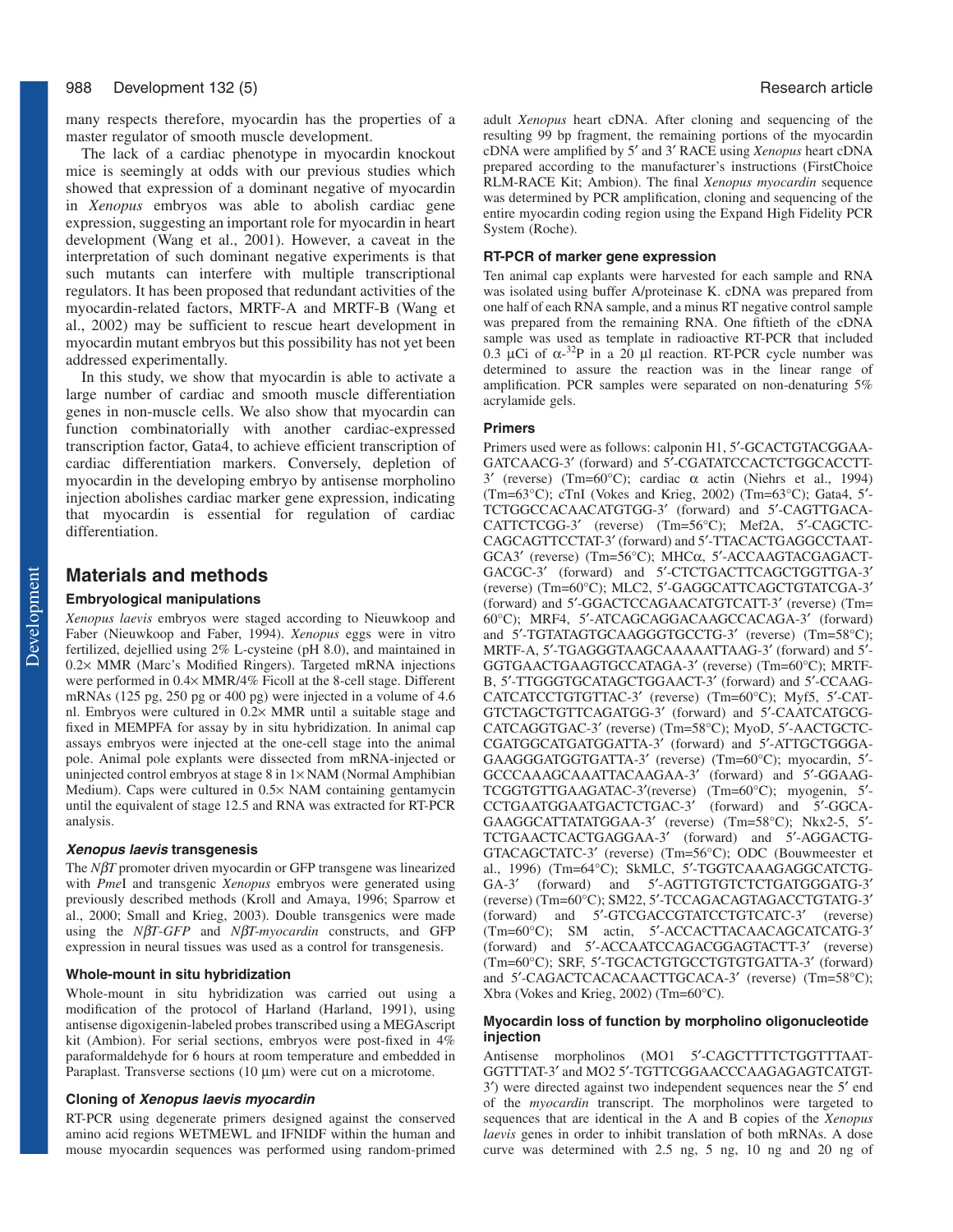morpholino, injected in one cell of a two-cell embryo so the uninjected side served as a negative control. A concentrationdependent phenotype was observed with an increasing percentage of asymmetric cardiac gene expression with increasing dose. MO-treated embryos were assayed using in situ hybridization and appropriate marker probes.

# **Results**

### **Cloning and expression of Xenopus myocardin**

The deduced amino acid sequence of the *Xenopus laevis* myocardin protein is presented in Fig. 1, aligned with the mouse and human myocardin protein sequences. *Xenopus* myocardin contains 918 amino acids with a predicted molecular mass of 101 kDa. We conclude that this protein represents the *Xenopus* orthologue of myocardin for the following reasons. First, *Xenopus* myocardin is 56% and 57% identical to the mouse and human proteins, respectively, and this level of sequence identity is similar to that of other regulatory proteins in the cardiogenic pathway, such as Gata4 and Nkx2-5. Second, the sequence identity between *Xenopus* myocardin and mouse myocardin-related factors, MRTF-A and B (MKL1 and MKL2 – Mouse Genome Informatics), is only 32% and 31% respectively. Third, a search of the draft *Xenopus* genomic sequence revealed no other genes with greater similarity to mammalian myocardin. Finally, the basic region of myocardin, which is involved in interactions with SRF (Wang et al., 2001) and the SAP domain, which is thought to function in chromatin remodeling (reviewed by Aravind and Koonin, 2000) are both highly conserved between frog and mouse (89% and 90%, respectively).

The expression pattern of *myocardin* during *Xenopus*

| Xenopus<br>Mouse<br>Human                                                                         | $\mathbf{1}$ |                                                                                                |  |                                                                     |  |  |  |  |                   |                            |  |  |  |  |  |  |  | SE H S L L I R N K F R S V L Q L R L Q Q R R S R E H L V S Q G L M P P L K N P A A F Q E Q R K N V D R A K A E D Y L K H K I R S R P E              | MTLLGSEHSLLIRRKFRSVLQLRLQQRRTQEQLANQGLIPPLKGPTEFHDPRKQLDSAKTEDSLRRKGRNRSDRA <sup>75</sup><br>MTLLGSEHSLLIRSKFRSVLQLRLQQRRTQEQLANQGIIPPLKRPAEFHEQRKHLDSDKAKNSLKRKARMRCNSA 75                                                                                                                                                                            |                       |
|---------------------------------------------------------------------------------------------------|--------------|------------------------------------------------------------------------------------------------|--|---------------------------------------------------------------------|--|--|--|--|-------------------|----------------------------|--|--|--|--|--|--|--|-----------------------------------------------------------------------------------------------------------------------------------------------------|--------------------------------------------------------------------------------------------------------------------------------------------------------------------------------------------------------------------------------------------------------------------------------------------------------------------------------------------------------|-----------------------|
| Xenopus<br>Mouse<br>Human                                                                         |              |                                                                                                |  |                                                                     |  |  |  |  |                   |                            |  |  |  |  |  |  |  |                                                                                                                                                     | 74 - ILEMOILODPANESSAOAAOIKLKRARLADDLNERIALRPGPLELVEKNIIPVESTVKEVFKGNOVNFSKSVDA 147<br>76 SIVTMHILQASTAERSIPTAQMKLKRARLADDLNEKIALRQGPLELVEKNILPMDSSVKEAIKGTEVSLSKAADA 150<br>76 DLDNMHILQASTAERSIPTAQMKLKRARLADDLNEKIALRPGPLELDEKNILPVDSAVKEAIKGNQVSFSKSTDA 150                                                                                        |                       |
| Xenopus<br>Mouse<br>Human                                                                         | 148<br>151   | <sup>151</sup> FAFEEDSSSDGLSPDQTRSED - PQNSAGSPPDAKASDTPSTGSLGTNQDLASGSENDRNDSASQPSH - - QSDAG |  |                                                                     |  |  |  |  |                   | <b>Basic region</b>        |  |  |  |  |  |  |  | FAFEDDSSRDGLSPDQARSED-PQGSTGSTPDIKSTEAPLD----TIQDLTPGSESDKNDAASQPGN--QSDP                                                                           | FAFEEDSSNDGLSPEKEPSENSPVLNKASFQETKDLETLNS ---- LHSGLTQN - HSQEHDSDAQDGSSIQSHSCS 217                                                                                                                                                                                                                                                                    | $-217$<br>$-221$      |
| Xenopus<br>Mouse<br>Human                                                                         |              |                                                                                                |  |                                                                     |  |  |  |  |                   |                            |  |  |  |  |  |  |  |                                                                                                                                                     | 218 LHSESQLSPSMSASAAVKSKSPIDV KNRHKKT KDIKPKVKKLK XHQYIPPDQ KAEKSPPPMDSAYARLLQQQQLF 292<br>218   KO VLGPLSTPIP VHTAVKSKSLGDS X NRHKKPKDPKPKVKKLK THOTIPPDOKAEKSPPPMDSATARLLOOOOLF 292<br>222   K Q G L G P P S T P I A V H A A V K S K S L G D S K N R H K K P K D P K V K K L K Y H Q T I P P D Q K A E K S P P P M D S A Y A R L L Q Q Q Q L F   296 |                       |
| Xenopus <sub>293</sub><br>Mouse<br>Human                                                          | 293          | 297 LOLOILSOOOOOOO                                                                             |  |                                                                     |  |  |  |  | <b>SAP</b> domain |                            |  |  |  |  |  |  |  | --- HRFSTLGMHQAQLKEPNEQMVRNPNSSSTPLSNTPLSPVKNSFSGQT                                                                                                 | LOLOILSOOOOOO - - - - - - - - - - - - - - HFGXTGMHHSOLKLPN - DLIRNSN - - TSSVNSPSLSPVKTTFSGOAN 349                                                                                                                                                                                                                                                     |                       |
| Xenopus<br>Mouse<br>Human                                                                         | 350<br>368   |                                                                                                |  |                                                                     |  |  |  |  |                   |                            |  |  |  |  |  |  |  |                                                                                                                                                     | VS - MKAGLLPS WLDDLKVSELROOLRIRGLPVSGTKTSLMERLRPFOECSGNTVPTYGEITTVTFPVTPNGTLSG 423<br>VSSLKPGPLPPNLDDLKVSELRQQLRIRGLPVSGTKTALVDRLRPFQDCAGNPVPNFGDITTVTFPVTPN-TLPS 441<br>VSSFKPGPLPPNLDDLKVSELROOLRIRGLPDSGTKTALMDRLRPSODCSGNPVPNFGDITTVTFPVTPN-TLPN 432                                                                                               |                       |
| Xenopus<br>Mouse<br>Human                                                                         | 424<br>442   |                                                                                                |  |                                                                     |  |  |  |  |                   | <b>Leucine Zipper-like</b> |  |  |  |  |  |  |  |                                                                                                                                                     | TO SHASA GML SNG FTO FG STSSTPPISPASSD FSVSG SLPDTFSD GPMSSPOFGLHPSPIHLSAEESLMNSMNSG<br>TOSSP------TGFTHFGSTSSSPPISPASSDLSAAGSLPDTFTD--AS-PGFGLHASPVPACTDESLLSSLNGG 507<br>YOSSS-TSALSNGFYHFGSTSSSPPISPASSDLSVAGSLPDTFND--AS-PSFGLHTSPVHVCTEESLMSSLNGG 503                                                                                             | 498                   |
| Xenopus<br>Mouse<br>Human                                                                         | 508          |                                                                                                |  |                                                                     |  |  |  |  |                   |                            |  |  |  |  |  |  |  | S G P S E P D G L D S E K D K M L V E K Q K V I N Q L T W K L R Q E Q R Q V E E L R M Q L Q K Q K - S S C S D Q K P - - L P F L A T T I K Q E - D V | 499 TYQVELEGIDAERDKMLVEKQKVINELTWKLRHEQRQVEELRLQLQKRK-VDPQDKQPASQHFFGVPIKQE-DVS 571<br>SVPSELDGLDSEKDKMLVEKQKVINELTWKLQQEQRQVEELRMQLQKQKRNNCSEKKP - - LPFLAASIKQEEAVS 576                                                                                                                                                                              | <b>s</b> 578          |
| Mouse<br>Human                                                                                    | 579          |                                                                                                |  |                                                                     |  |  |  |  |                   |                            |  |  |  |  |  |  |  | SCPPAPOOASGKGOGHSSDSPP - - - - PACETAQLLPHCVESSGOTHVLSSTFLSPOCSPOHSPLGGLKSPOHIS                                                                     | Xenopus 572 SCPFAAKQNALKVQVNNVTEKLGVGRAQPITCLVNNQCMDASTQNSIMSSTFLSPQCSPQHSPMGTTNSPQHISL 646<br>577 SCPFASQVPVKRKSSSSECHPP-ACEAAQLQPLGNAHCVESSDQTNVLSSTFLSPQCSPQHSPLGAVKSPQHISL 650                                                                                                                                                                     | L 649                 |
| Xenopus 647<br>Mouse<br>Human                                                                     | 650          | 651 PPSPNNPHFLPSSSGAQGEHHRVSSPISSQVCTAQMAGLHSSDKVGP-KFSIPSPTFSKSSSAISEVTQPPSTE                 |  |                                                                     |  |  |  |  |                   |                            |  |  |  |  |  |  |  | PPSPNNHYFLASSSGAQRENHGVSSPSSSQGCAQ - MTGLQSSDKVGP - TFSIPSPTFSKSSSAVSDITQPPSYE                                                                      | PPSPNNHYLASVSPNSQGDRHSGS-PNVNNRLHP-AQAAGSTNHFPPNQNNLPISYNEQIEKKGNKETAPP---- 715                                                                                                                                                                                                                                                                        | <b>D</b> 722<br>D 724 |
| Mouse<br>Human                                                                                    |              |                                                                                                |  |                                                                     |  |  |  |  |                   |                            |  |  |  |  |  |  |  |                                                                                                                                                     | Xenopus 716 KSPKOITRSOOMDELLDVLIESGEIPANAKDDRSCAOKHHOLN----------VPSANSNPSTSNVHLPYDNCS 779<br>723 AVKOOMTRSOOMDELLDVLIESGEMPADAREDHSCLOKIPKIPGSSCSPTAIPPKPSASFEOASSGGOMAFGHTA 797<br>725 AVKOOMTRSOOMDELLDVLIESGKMPADAREDHSCLOKVPKIPRSSRSPTAVLTKPSASFEQASSGSOIPFDPYA 799                                                                               |                       |
| Xenopus<br>Mouse<br>Human                                                                         | 798          | 800 TDSDEHLEVLLNSQSPLGKMSDDTLLKIGSEEPHFDGINDGFSGFAAEDLFNAHEILPGPLSPMQTQFSPSSVD                 |  |                                                                     |  |  |  |  |                   |                            |  |  |  |  |  |  |  | N D S D E H L E V L L N S H S P I G K V S D V T L L K I G S E E P P F D S I M D G F P G K A A E D L F S A H E L L P G P L S P M H A Q L S P P S V   | 780 SHGDGHLEVLLNSHSPLGRTSELRLLKIGNDDPOFENVLSGFSGKSTEEILPSRENLDASLSSMETOMSPSSAEG 854                                                                                                                                                                                                                                                                    | <b>s</b> 872          |
| Xenopus 855 TALOHVSFTESPWETMEWLDLTPPSSATCLSSLTTTGPSIFNTDFLDVTDLNLNTAMDLHLEHW918<br>Mouse<br>Human | 873          | 875 NGLO - LSFTESPWFTMEWLDLTPPNSTPGFSALTTSSPSIFMIDFLDFTDLNLNSSMDLHLOOW937                      |  | SGLQ-LSFTESPWETMEWLDLTPPSSTPGFSNLTSSGPSIFNIDFLDVTDLNLNSPMDLHLQQW935 |  |  |  |  |                   |                            |  |  |  |  |  |  |  |                                                                                                                                                     |                                                                                                                                                                                                                                                                                                                                                        |                       |

**Fig. 1.** Alignment of frog, mouse and human myocardin proteins. The basic region (involved in SRF binding), the SAP domain (involved in chromatin remodeling), and the leucine zipper-like domain (dimerization domain), are labeled. The *Xenopus* myocardin protein is 56% and 57% identical to the mouse and human proteins, respectively. Accession number for *Xenopus laevis* myocardin is AY585230.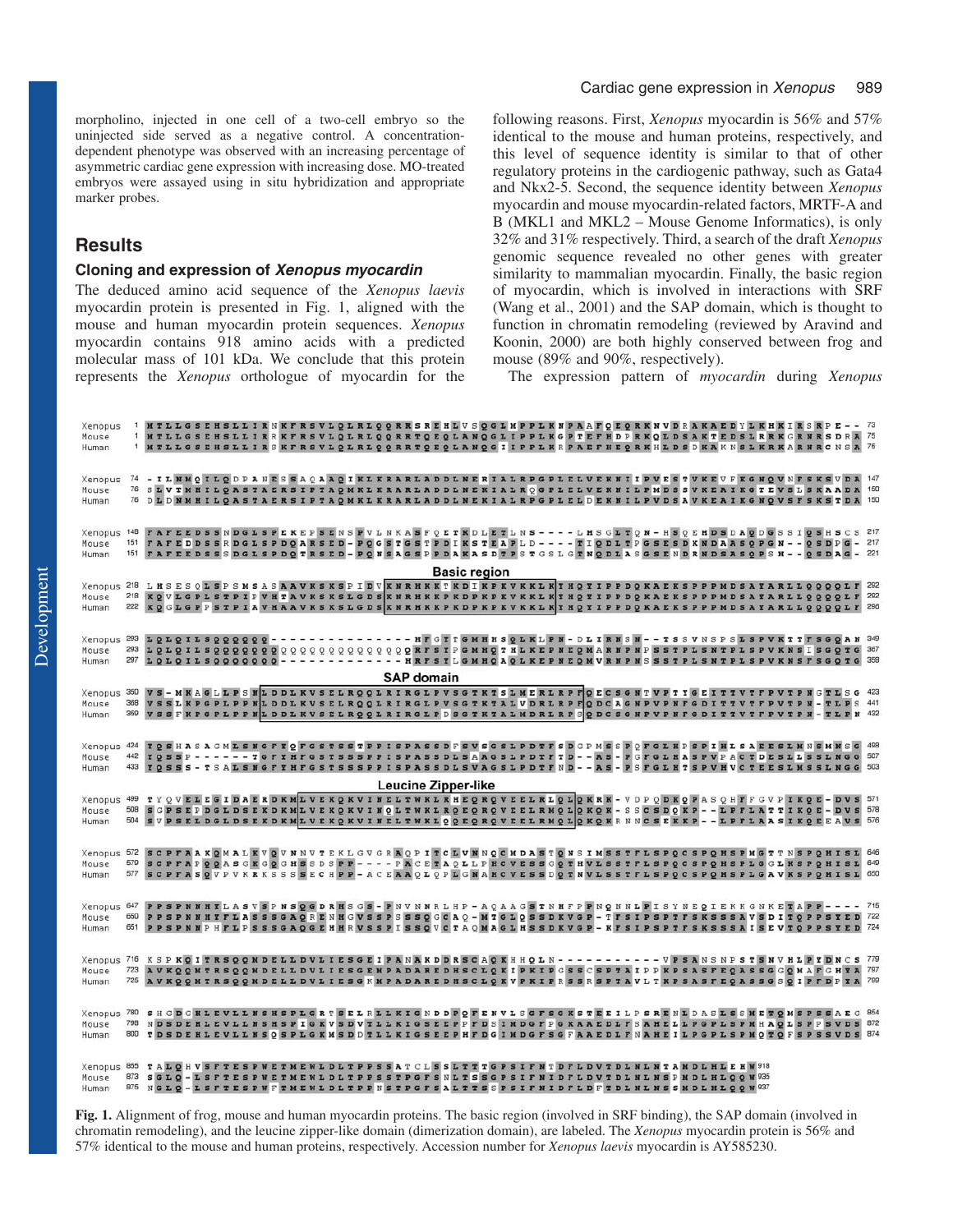#### 990 Development 132 (5) **Research article Development 132 (5)** Research article

development has been determined using whole-mount in situ hybridization (Fig. 2). *Myocardin* transcripts are not detectable in the early neurula embryo (stage 15; Fig. 2A) at a time when transcripts for the precardiac marker, *Nkx2-5*, are abundant (Fig. 2C). *Myocardin* expression is first detected in the late neurula embryo (stage 24) in the pre-cardiac patches of anterior lateral mesoderm (Fig. 2A'). This expression precedes, by approximately 3 hours, detection of transcripts for *myosin heavy chain-*<sup>α</sup> (*MHC*α) which is an early and robust marker of myocardial differentiation in the *Xenopus* embryo. In the mouse embryo, *myocardin* is co-expressed with *Nkx2-5* in early cardiac primordia (Wang et al., 2001) but this does not appear to be the case in the frog embryo. At stage 27, *myocardin* transcript levels continue to increase (Fig. 2A'') and  $MHC\alpha$  transcripts are detectable in the differentiating cardiac tissues (Fig. 2B''). At this stage the domain of *myocardin* expression appears identical to that of *MHC*α, but is significantly more restricted than the *Nkx2-5* expression domain (Fig. 2A''',B''',C'''). *Myocardin* expression persists during subsequent cardiac development and is visible

throughout the atrial and ventricular muscle layers of the tadpole heart (Fig. 2D). By the tadpole stage (stage 40), *myocardin* transcripts are also visible in visceral smooth muscle cells surrounding the looping gut (Fig. 2E,F) and in isolated smooth muscle precursor cells adjacent to the forming dorsal aorta (Fig. 2F). Overall, the expression of *Xenopus myocardin* in developing cardiac and smooth muscle tissues closely resembles the expression profile reported for the murine *myocardin* gene (Wang et al., 2001). Two additional *Xenopus* myocardin-related sequences, *MRTF-A* and *MRTF-B* have been reported (Wang et al., 2002) and in situ hybridization analysis of these sequences is shown in Fig. 2G and H, respectively. Neither gene shows detectable expression

**Fig. 2.** Developmental expression of *Xenopus myocardin* and *MRTF* genes. The expression of *Xenopus myocardin* (A-A''') was analyzed by whole-mount in situ hybridization and compared to the expression patterns of the cardiac differentiation marker, *MHC*<sup>α</sup> (B-B'''), and the pre-cardiac marker, *Nkx2-5* (C-C''') at the stages indicated. *Myocardin* expression in the stage 24 embryo is localized to the pre-

differentiation cardiac mesoderm in a more restricted domain than *Nkx2-5*, which is also expressed in the pharyngeal arch region (compare A' with C'). *MHC*<sup>α</sup> expression is located in an identical domain to myocardin at stage 27 (compare A'' with B''). A''', B''' and C''' are ventral views of the stage 27 embryos illustrated. (D) In the heart of a stage 45 embryo *myocardin* expression is located throughout the myocardial layer of the atrium (a), ventricle (v), and outflow tract (ot). (E) *Myocardin* is expressed in the visceral smooth muscle in stage 42 embryos. (F) Higher magnification reveals *myocardin* expression in individual smooth muscle cells adjacent the dorsal aortae and in the smooth muscle layer of the gut. DA, dorsal aorta; SM, smooth muscle. (G, H) In situ hybridization analysis of stage 27 embryos shows that the myocardin-related transcription factors, *MRTF-A* and *MRTF-B*, are not expressed in the pre-cardiac mesoderm (ventral views). (I) RT-PCR analysis of *myocardin*, *MRTF-A* and *MRTF-B* expression in early *Xenopus* embryos and isolated heart patches from stage 28 embryos confirms a lack of *MRTF-A* and *B* expression in the pre-cardiac mesoderm.

в

C

in the cardiogenic region of the embryo, even when the chromogenic detection reaction is continued until non-specific background staining becomes evident. RT-PCR analysis indicates that, surprisingly, *myocardin*, *MRTF-A* and *MRTF-B* transcripts are all present at significant levels in the fertilized egg, but transcripts decline to effectively undetectable levels by the gastrula stage. RT-PCR analysis of isolated heart patch tissue from the stage 28 embryo shows abundant expression of *myocardin* but no detectable expression of *MRTF-A* or *B* (Fig. 2I). The absence of *MRTF-A* and *B* transcripts from the precardiac region is important for interpretation of morpholino knockdown experiments described below.

# **Myocardin induces ectopic cardiac muscle gene expression in whole embryos**

Previous studies using cells in culture showed that myocardin is able to activate reporter genes containing a range of myocardial (Wang et al., 2001; Wang et al., 2002) and smooth muscle promoters (Chen et al., 2002; Wang et al., 2003; Du et al., 2003). Myocardin is also able to activate expression of

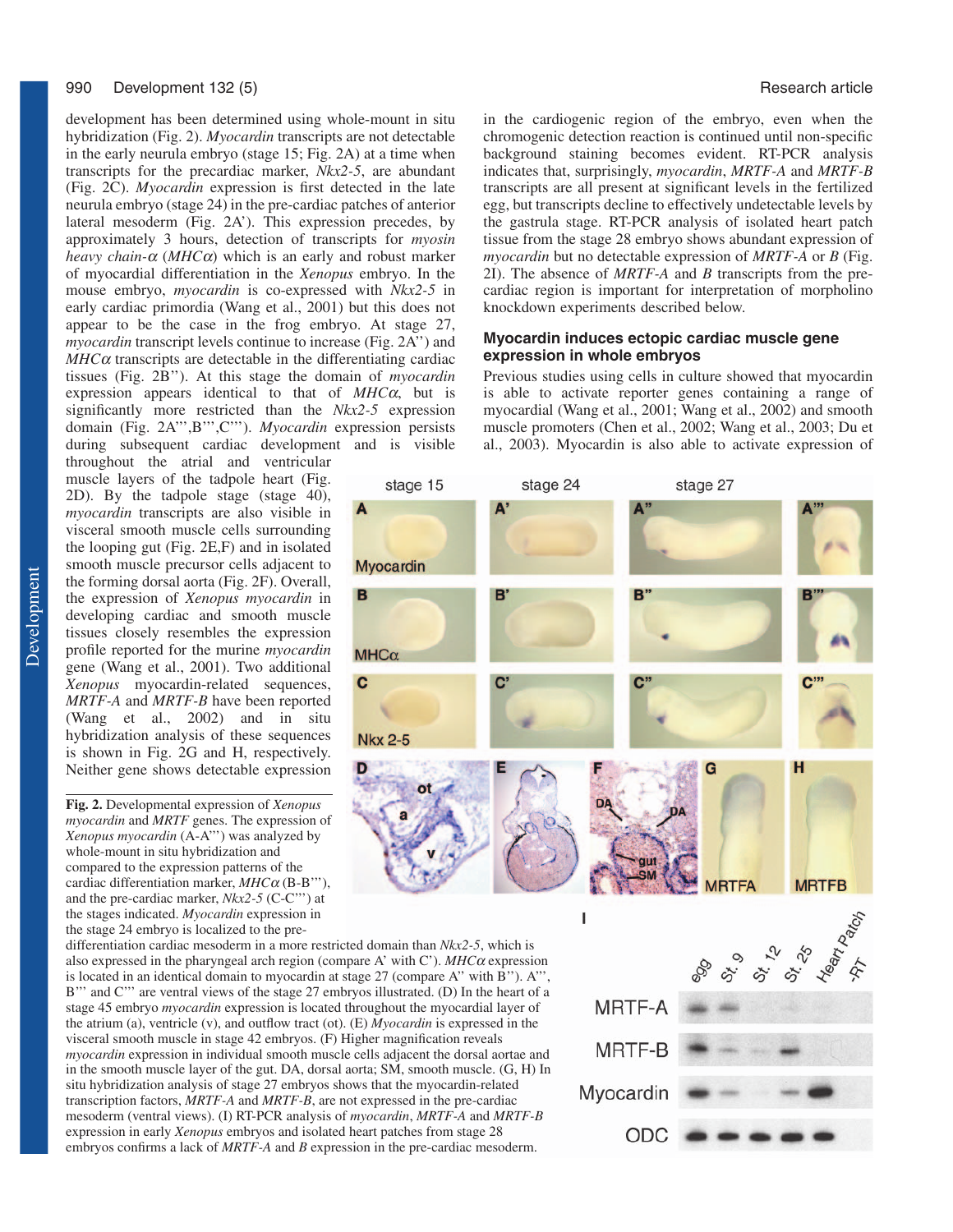**Fig. 3.** Myocardin activates ectopic expression of myocardial markers in the *Xenopus* embryo. (A-H) 125 pg of *myocardin* mRNA was injected into one cell of an eightcell embryo, which was then assayed for cardiac markers by whole-mount in situ hybridization. No expression of the *MHC*<sup>α</sup> gene is observed in uninjected stage 14 embryos (A), however widespread transcription of *MHC*<sup>α</sup> is observed in *myocardin*-injected embryos (B). Similarly, *cardiac* α*-actin* is observed specifically in the presomitic mesoderm at stage 14 control embryos (C), while myocardin injected embryos display widespread expression of *cardiac* α*-actin* on the side of injection (D). (E) Section through the embryo in D shows ectopic *cardiac* α*-actin* expression (arrows) in the ectodermal and mesodermal tissue layers. Ectopic cardiac marker expression is not observed in endodermal tissues. (F) *MHC*<sup>α</sup> expression is heart-



specific at stage 28 in un-injected control embryos, but myocardin overexpression, (G), causes *MHC*<sup>α</sup> transcription in ectopic locations. Arrows indicate normal cardiac expression. (H) Section through the embryo in G shows patches of ectopic *MHC*<sup>α</sup> expression in the neural tube (nt) and eye. (I) Fluorescence microscopy of a stage 29 *Xenopus* embryo co-transgenic for *N*β*T*-GFP and *N*β*T*-myocardin showing GFP expression in neural tissues. (J) In situ hybridization analysis of *N*β*T*-GFP/*N*β*T*-myocardin co-transgenic embryos using a *MHC*<sup>α</sup> probe shows ectopic expression of  $MHC\alpha$  in neural tissues.

endogenous smooth muscle genes (Chen et al., 2002; Du et al., 2003; Wang et al., 2003; Yoshida et al., 2003). We used the *Xenopus* embryo as an in vivo model system to investigate the potential of myocardin to regulate transcription of endogenous cardiac and smooth muscle genes. In these experiments, mRNA encoding myocardin was injected into single blastomeres of eight-cell embryos. The uninjected side of the embryo served as a negative control. At subsequent stages of development, expression of cardiac or smooth muscle markers was determined by in situ hybridization. Our results demonstrate that myocardin is sufficient to induce precocious and ectopic expression of cardiac markers. For example, expression of the cardiac-specific differentiation marker,  $MHC\alpha$ , is normally initiated in the late neurula embryo (stage 25) and is undetectable at stage 14 (Fig. 3A). In embryos injected with *myocardin* mRNA however, high levels of ectopic  $MHC\alpha$  transcripts were present in stage 14 embryos (Fig. 3B) approximately 24 hours before expression would normally be detected in the heart. Ectopic expression was observed in 65% of myocardin-injected embryos (13/20). Similarly, precocious and ectopic expression of *cardiac* α*-actin* was observed in myocardin-injected embryos (Fig. 3D,E) as was somewhat weaker expression of *cardiac troponin I* (*cTnI*), and the smooth muscle marker *SM22* (data not shown). Ectopic expression of  $MHC\alpha$  persisted through subsequent development, and appeared to be particularly strong in neural tissues (Fig. 3G). As shown in Fig. 3H, *MHC*<sup>α</sup> transcripts could be detected in isolated patches, apparently within tissues of the eye and neural tube. Examination of numerous sectioned embryos suggested

that ectopic expression of cardiac markers was limited to ectodermal and mesodermal tissue layers because we never observed cardiac gene transcripts in endoderm derivatives, even when myocardin mRNA was specifically targeted to this germ layer. Finally, despite extended culturing of myocardin mRNA injected embryos, we never observed the presence of beating tissue or striated muscle at ectopic locations in the embryo.

While these embryo injection results show that myocardin is capable of activating ectopic cardiac marker expression in the embryo, it is important to note that not all cardiac differentiation markers were induced. For example, we never observed ectopic expression of *myosin light chain-2* (*MLC2*) transcripts in these embryos, which is surprising since the *MLC2* gene is regulated by SRF (Qasba et al., 1992; Latinkic et al., 2004) and because myocardin activates the *MLC2* promoter in cultured cells (Wang et al., 2001). The failure of myocardin to activate *MLC2* in *Xenopus* does not seem to be a dose effect, since injection of greater amounts of myocardin mRNA did not succeed in activating *MLC2* expression.

### **Transgenic expression of myocardin activates cardiac gene expression in neural tissues**

When mRNA is injected into a *Xenopus* embryo, translation of the mRNA commences almost immediately. In the experiments described above, the embryos were injected at the eightcell stage, however, activation of the first tissue-specific transcription pathways did not commence until approximately the gastrulation stage of development (stage 10). It is possible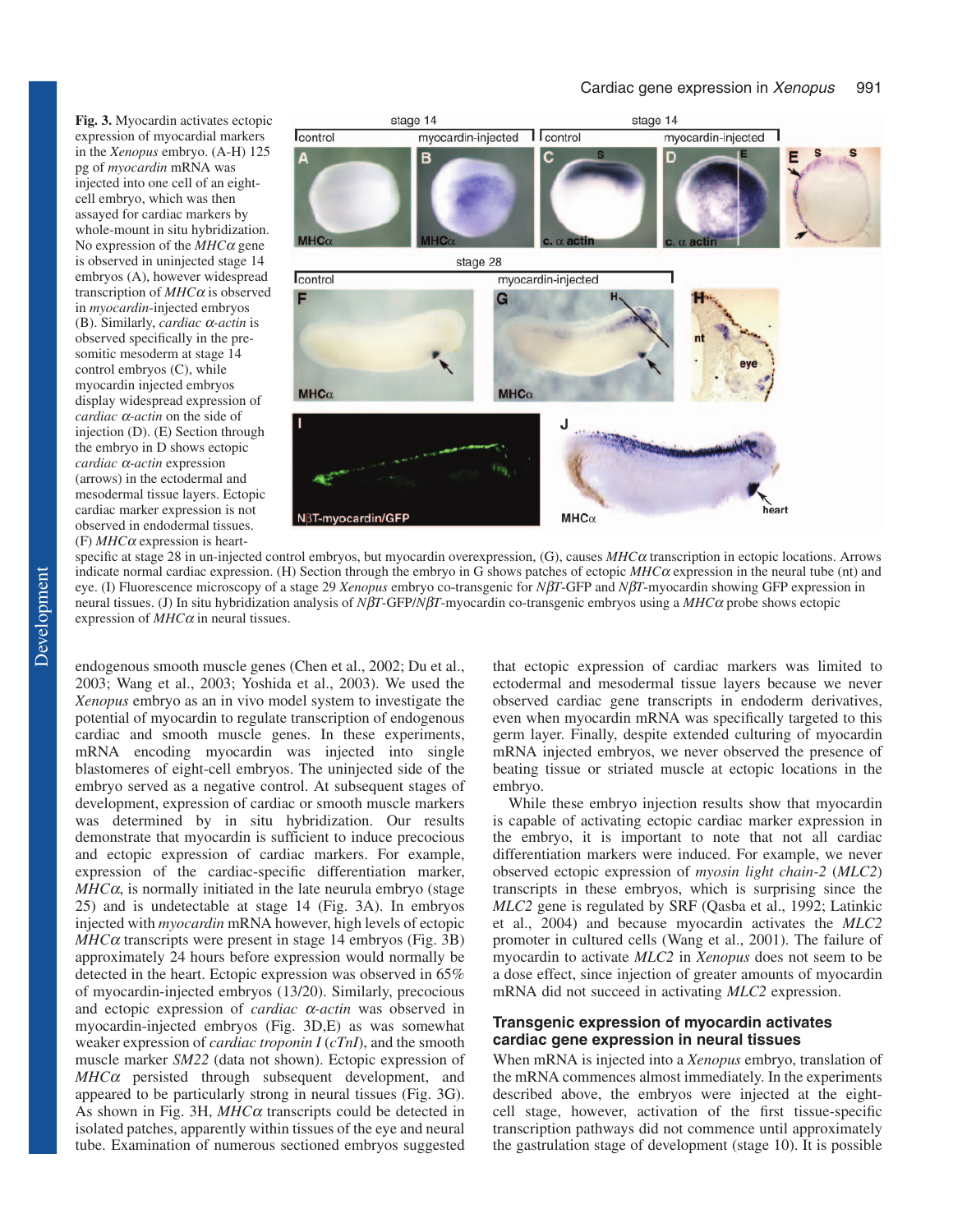#### 992 Development 132 (5) **Research article Development 132 (5)** Research article

therefore, that myocardin was only capable of initiating cardiac gene expression ectopically, in the absence of competing developmental programs. To address this issue, we generated transgenic embryos in which transcription of myocardin mRNA was driven by the *neural* β *tubulin* (*N*β*T*) promoter.  $N\beta T$  is a neural differentiation marker that is specifically expressed in the central and peripheral nervous system (Richter et al., 1988) and an *N*β*T*-GFP transgene recapitulates the endogenous expression pattern (Kroll and Amaya, 1996) (Fig. 3I). A neural promoter was chosen for these experiments because *Xenopus* neural tissues express high levels of the essential myocardin cofactor, SRF (data not shown) and because we sought to determine whether myocardin was capable of activating cardiac gene expression in cells derived from the ectodermal germ layer. Embryos expressing myocardin in neural tissues were assayed by in situ hybridization for *MHC*<sup>α</sup> transcripts. As shown in Fig. 3J, *MHC*<sup>α</sup> expression was activated throughout differentiated neural tissues, in a pattern identical to that of the GFP marker (Fig. 3I). Moreover, the level of *MHC*<sup>α</sup> expression in the neural tube was comparable to the level of expression of the endogenous gene in the heart. This result indicates that myocardin is able to activate transcription of cardiac-specific genes in tissues that are already specified to a neural fate. Transgenic embryos expressing myocardin in neural tissues developed normally and showed a full range of reflex responses, suggesting that myocardin did not subvert normal neural development.

# **Myocardin activates cardiac and smooth muscle differentiation markers in animal cap explants**

Since myocardin is able to activate cardiac tissue markers in whole *Xenopus* embryos, we wished to assess its ability to activate myocardial gene transcription in a more defined system. Animal cap explants from the *Xenopus* embryo, consisting entirely of naive ectodermal tissue, have been widely used to investigate gene expression (Cascio and Gurdon, 1987; Grainger and Gurdon, 1989; Howell and Hill, 1997; Tada et al., 1998) and are a convenient alternative to cultured cells. Animal caps typically differentiate to form epidermal tissue and never express cardiac genes (Fig. 4A, lane labeled uninjected). Animal cap tissue contains a significant amount of *SRF* mRNA (Fig. 4A) and so the essential myocardin cofactor is present in these cells. The consequences of expressing myocardin in animal cap explants was assayed at stage 12.5, corresponding to the late gastrula stage and approximately 24 hours before myocardial marker expression would commence in the intact embryo. As shown in Fig. 4A, myocardin precociously activates a range of myocardial differentiation markers including *MHC*α*, cTnI* and *cardiac* α*actin* (which is also expressed in skeletal muscle). In addition, myocardin activated expression of the smooth muscle differentiation markers *SM actin*, *calponin H1* and *SM22* (Fig. 4A).

As in the whole embryo experiments, myocardin did not activate expression of all myocardial genes. Of the markers tested, *MLC2* was never expressed in animal caps (Fig. 4A), even when the dose of myocardin was increased approximately fourfold over the amount sufficient to activate *MHC*<sup>α</sup> (data not shown). SRF was not limiting in these experiments since coinjection of SRF mRNA, together with myocardin mRNA, did



**Fig. 4.** Myocardin induces transcription of endogenous cardiac and smooth muscle marker genes in animal cap explants. Myocardinexpressing animal pole explants were cultured until stage 12.5 and assayed for cardiac and smooth muscle gene expression by RT-PCR. (A) Uninjected animal caps differentiate into epidermal tissue and never express mesodermal derivatives, including cardiac or smooth muscle markers (lane labeled uninjected). Myocardin-injected caps however, express a wide range of cardiac and smooth muscle differentiation markers (lane labeled myocardin), including *cardiac* <sup>α</sup>*-actin*, *MHC*α*, cardiac TnI*, *SM22*, *calponin H1* and *smooth muscle actin*. The myocardin cofactor *SRF* and the MADS box transcription factor *Mef2a,* are upregulated in myocardin expressing caps. The cardiogenic genes, *Nkx2-5* and *Gata4* are not expressed in myocardin-injected animal caps. The lane labeled 12.5 WE, represents the normal expression of the assayed genes in the whole embryo at the time that the animal cap explants were assayed. (B) Myocardin does not activate genes of the skeletal muscle or mesodermal pathways. Myocardin-injected animal caps were assayed by RT-PCR for the activation of mesodermal and skeletal muscle markers. The general mesoderm marker *brachyury* (*Xbra*) is not expressed in myocardin-injected caps. Furthermore, myocardin does not activate expression of the skeletal muscle transcription regulators, *MyoD*, *Myf5*, *MRF4* and *myogenin*, or the skeletal muscle-specific differentiation marker *skMLC*.

not alter the results (data not shown). It has been reported that expression of Gata4 in animal cap explants is sufficient to initiate the complete cardiac differentiation pathway, including formation of beating tissue (Latinkic et al., 2003). In that study, cardiac marker expression was first observed at about stage 28, corresponding to the normal time at which cardiac markers are observed in the intact embryo. To test whether more time might be required for expression of *MLC2* we also examined animal cap explants cultured until stage 29-30. In all cases, the expression of markers at stage 29 was identical to that observed at stage 12.5, indicating that time of culture is not a significant factor in these experiments (data not shown).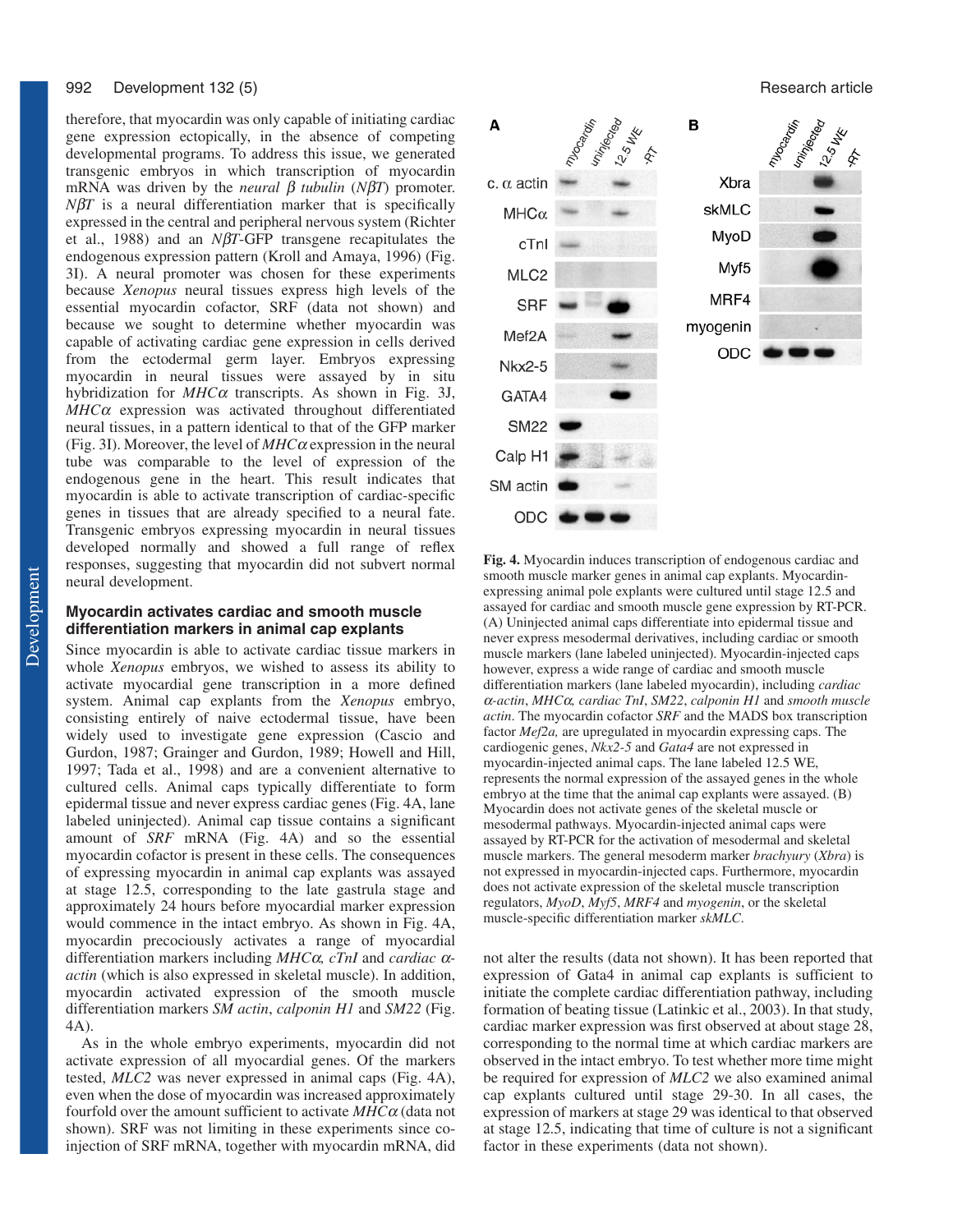These results suggest that, although myocardin is able to precociously activate transcription of a subset of myocardial markers, it is not sufficient to initiate the complete cardiac development program. Investigation of the expression of other cardiogenic genes supports this proposal. First, transcription of the *Nkx2-5* or *Gata4* transcription factors was not activated in response to myocardin (Fig. 4A). Both of these genes are essential for normal cardiogenesis (Lyons et al., 1995; Tanaka et al., 1999; Molkentin et al., 1997). We note, however, that expression of SRF and the MADS box transcription factor, *Mef2A*, were both activated in animal caps (Fig. 4A), indicating that at least some cardiac regulatory factors lie downstream of myocardin and may play a role in ectopic activation of cardiac markers. Transcription of the *myocardin* gene itself, however, was not activated in animal caps (data not shown), indicating that myocardin does not directly regulate its own expression. We also addressed the possibility that the marker gene expression observed in response to myocardin might be due to activation of the skeletal muscle pathway. This is particularly relevant for the *cardiac* α*-actin* marker, which is expressed in both cardiac and skeletal muscle tissues in the embryo. RT-PCR analysis showed that no transcripts were present for the general mesoderm marker, *brachyury (Xbra)*, the myogenic determination genes *MyoD*, *Myf5*, *MRF4* or *myogenin*, nor for the skeletal muscle marker, *skMLC* (Fig. 4B), demonstrating that the skeletal muscle program was not activated in the animal cap explants.

# **Myocardin cooperates with cardiogenic factors to regulate transcription**

The failure to observe *MLC2* transcription in animal caps was unexpected since the MLC2 promoter is regulated by myocardin in transfection assays using COS cells (Wang et al., 2001). One possible explanation for these findings is that activation of *MLC2* expression may require transcription factors, in addition to myocardin, that are not present in animal cap cells. Therefore, we tested the ability of Gata4, Nkx2-5 and Tbx5, all of which are important regulators of cardiac gene expression (Durocher et al., 1997; Chen and Schwartz, 1996; Lyons et al., 1995; Tanaka et al., 1999; Bruneau et al., 2001) to cooperate with myocardin in activation of *MLC2* expression. Mixtures of mRNAs encoding all four factors were tested in the animal cap assay at stage 12.5 (Fig. 5A). First, we observed that co-expression of all four transcription factors succeeded in activating expression of *MLC2* (lane labeled M+N+G+T). This activation was not observed using a mixture of the three transcription factors in the absence of myocardin (lane marked N+G+T). Second, the presence of all four transcription factors did not significantly increase *MHC*<sup>α</sup> or *SM22* expression levels relative to myocardin alone, suggesting that the other factors are not required for efficient expression of these genes in the animal cap. Third, no beating tissue was observed in animal caps co-expressing all four transcription factors, even when the explants were cultured until the equivalent of stage 45, approximately 5 days after a beating heart would form in the intact embryo (data not shown). This result indicates that the presence of this particular combination of factors is not sufficient to activate the complete pathway leading to myocardial differentiation. Testing of myocardin with different combinations of transcription factors (Fig. 5B), revealed that the expression of myocardin and Gata4 alone was sufficient to activate *MLC2* transcription in the animal cap. This result is



**Fig. 5.** Myocardin acts in combination with other cardiac transcription factors to activate endogenous *MLC2* expression in animal cap explants. (A) Expression of myocardin alone (lane labeled myocardin) activates SM22 and MHCα expression, but is not sufficient to activate expression of the *MLC2* gene. Expression of Nkx2-5, Gata4, or Tbx5 alone, or the combination of these three factors (lane labeled N+G+T) is not sufficient to activate expression of *MLC2* or *SM22* or *MHCa*. However, when myocardin is coexpressed with Nkx2-5, Gata4 and Tbx5, *MLC2* gene expression is activated (lane labeled M+N+G+T). M, myocardin; N, Nkx2-5; G, Gata4; T, Tbx5. (B) Co-expression of combinations of transcription factors in animal cap explants shows that any combination of myocardin and Gata4 is sufficient to activate *MLC2* expression.

consistent with recent transgenic studies of the *Xenopus MLC2* promoter that show essential roles for SRE and GATA regulatory elements (Latinkic et al., 2004).

# **Myocardin loss of function by morpholino knockdown results in a block to cardiac differentiation**

To determine whether myocardin is essential for expression of cardiac genes in the developing embryo, we utilized the antisense morpholino method for inhibition of translation of specific mRNAs. It was only possible to examine cardiac marker expression in these experiments because smooth muscle differentiation occurs rather late in *Xenopus* development (after about stage 35) and is therefore outside of the window for morpholino interference (Heasman et al., 2000). Two independent morpholinos, MO1 and MO2, complementary to non-overlapping sequences within the 5′ end of the *Xenopus* myocardin mRNA were prepared and control experiments demonstrated that these effectively inhibited translation of a myocardin fusion transcript in the embryo (Fig. 6A,B). Based on limited sequence conservation, neither of these morpholinos is expected to inhibit translation of *MRTF-A* or *B*. For loss-of-function experiments, MO1 was injected into one cell of a two-cell embryo, so that the uninjected side served as a stage-matched negative control. The injected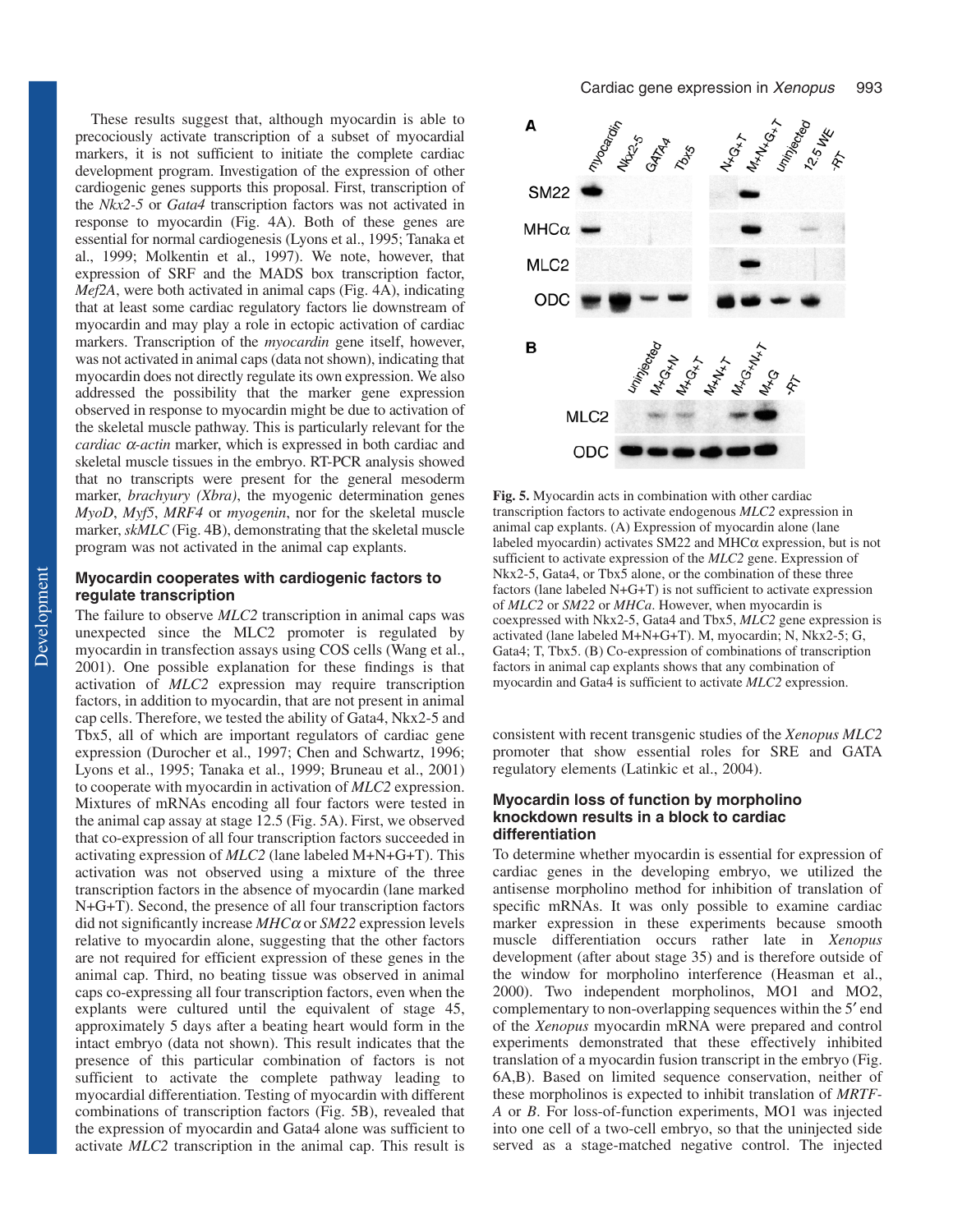#### 994 Development 132 (5) **Research article Development 132 (5)** Research article

**Fig. 6.** Inhibition of myocardin activity using antisense morpholino (MO) oligos. (A,B) Control experiment where myocardin MO1 inhibits translation of a transcript containing the myocardin 5′UTR fused to the EGFP coding region. mRNA (400 pg) was injected into one-cell *Xenopus* embryos with or without 10 ng of myocardin MO1 and the embryos were then assayed for the presence of GFP transcript and protein at stage 17. The presence of MO1 did not affect the levels of EGFP transcript as detected by RT-PCR (A) but did significantly reduce the amount of translated GFP protein as detected by western blotting (B). (C) *Xenopus* embryos were injected with 10 ng of myocardin MO1 into one blastomere at the two-cell stage and cultured until stage 29, when cardiac differentiation markers are normally expressed in the symmetric heart patches. Uninjected control embryos (labeled C) or myocardin MO1-injected embryos (labeled MO) were assayed by in situ hybridization. Myocardin MO1 inhibited expression of *MHC*<sup>α</sup> and *MLC2* on the side of injection (right side of figure) but did not affect the expression of *Nkx2-5*. (D) Sections through the heart of uninjected (labeled C) and onesided MO1-injected (labeled MO) *Xenopus* embryos at the linear heart tube stage (stage 34). Embryos were assayed by in situ hybridization for expression of either *MHC*<sup>α</sup> or *Nkx2-5* transcripts to mark the location of



myocardial cells and to confirm a reduction in *MHC*<sup>α</sup> expression on the injected side (right side) of the MO-injected embryo. Uninjected controls showing normal heart tube morphogenesis are included for comparison.

embryos were then raised until stage 28-29 when they were assayed for cardiac marker gene expression by in situ hybridization. Injection of 10 ng of MO1 resulted in a significant inhibition of *MHC*<sup>α</sup> expression on the side of injection (Fig. 6C and Table 1). Inhibition of *MHC*<sup>α</sup> expression was observed in 57% of experimental embryos (13/23). Using *MLC2*, an independent marker of cardiac differentiation, inhibition was observed in 86% of embryos (42/49). Asymmetry of cardiac marker expression was observed in only 4-5% of uninjected controls (Table 1). The independent morpholino sequence, MO2, also inhibited expression of

| Morpholino             | Normal cardiac<br>gene expression | Reduced/<br>eliminated expression | Number of<br>embryos |  |  |
|------------------------|-----------------------------------|-----------------------------------|----------------------|--|--|
| $MHC\alpha$ expression |                                   |                                   |                      |  |  |
| Control                | 142 (95%)                         | 8(5%)                             | 150                  |  |  |
| MO1                    | 10(43%)                           | 13 (57%)                          | 23                   |  |  |
| MO2                    | 87 (64%)                          | 48 (36%)                          | 135                  |  |  |
| MLC2 expression        |                                   |                                   |                      |  |  |
| Control                | 48 (96%)                          | 2(4%)                             | 50                   |  |  |
| MO1                    | 7(14%)                            | 42 (86%)                          | 49                   |  |  |
| MO <sub>2</sub>        | 29 (60%)                          | $20(40\%)$                        | 49                   |  |  |
| Nkx2-5 expression      |                                   |                                   |                      |  |  |
| Control                | 49 (98%)                          | $1(2\%)$                          | 50                   |  |  |
| MO1                    | 50 (91%)                          | 5(9%)                             | 55                   |  |  |
| MO <sub>2</sub>        | 20 (100%)                         | $0(0\%)$                          | 20                   |  |  |

 $MHC\alpha$  and  $MLC2$ , although the efficiency was somewhat less than that observed for MO1 (Table 1). In situ hybridization detection of *Nkx2-5* transcripts showed that expression of this precardiac marker sequence was unaffected by myocardin MO treatment (Fig. 6C). Similarly, Gata4 levels were not influenced by the presence of the myocardin MO (data not shown). These results indicate that precardiac tissues are still present in MOtreated embryos and that the *Nkx2-5* and *Gata4* expression pathways are independent of myocardin activity. Moreover, transverse sections of control and myocardin MO-treated embryos at the linear heart tube stage (st. 34) revealed that the normal morphogenic movements associated with heart tube formation (i.e. delamination) are disrupted on the MO-injected side while the uninjected side of the embryo appears normal (Fig. 6D). Overall, these loss-of-function studies show that myocardin activity is essential for expression of cardiac differentiation markers and for cardiac morphogenic movements during *Xenopus* development.

# **Discussion**

# **Myocardin activates endogenous expression of cardiac differentiation markers**

Several recent papers have emphasized the role of myocardin as a regulator of the smooth muscle differentiation pathway, but our results indicate that myocardin also plays a central role in the pathway leading to myocardial development. During *Xenopus* development, expression of myocardin is initially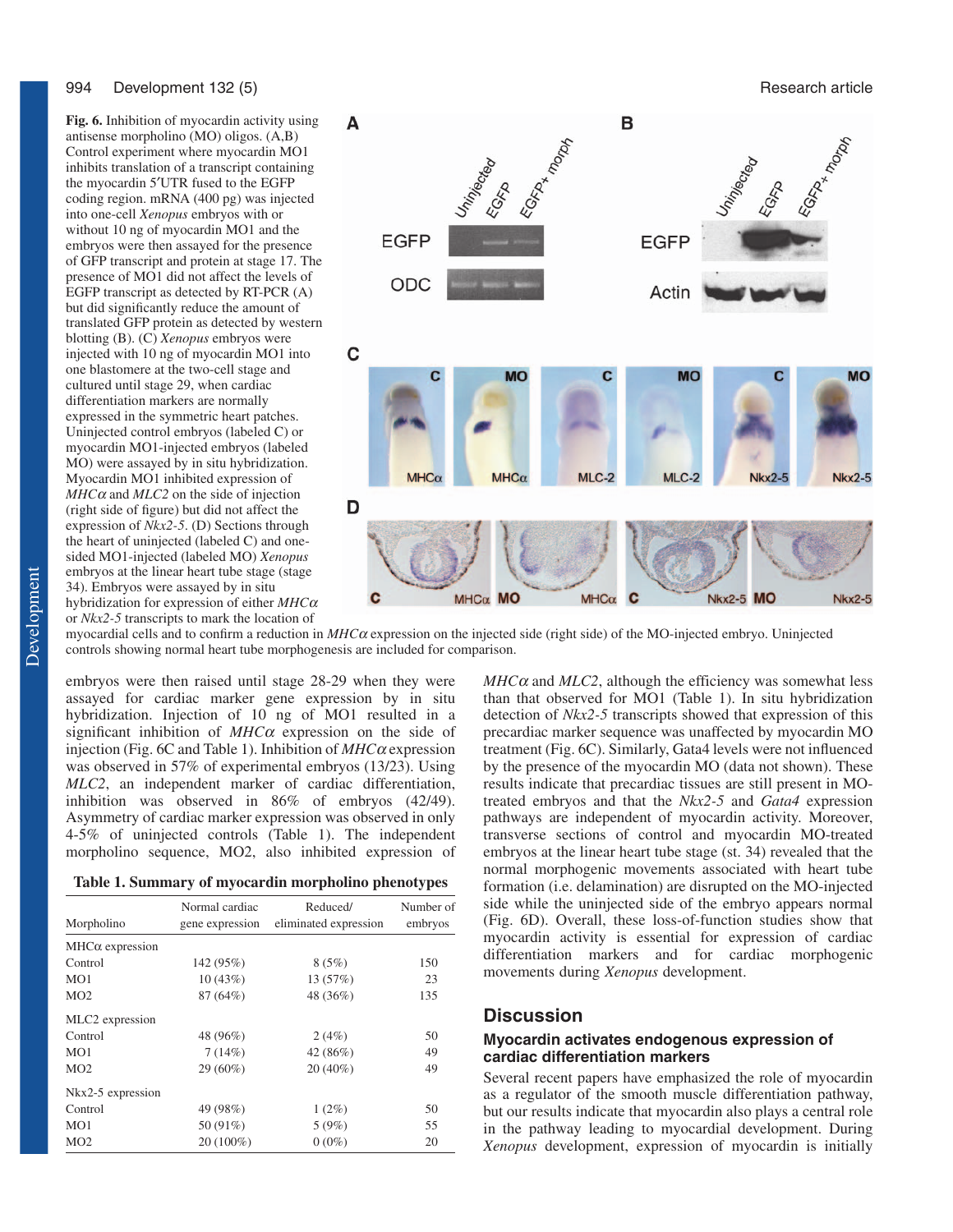detected in the cardiac primordia at stage 24, immediately prior to the onset of expression of the earliest myocardial differentiation markers (stage 25). The domain of myocardin expression coincides precisely with that of the differentiation markers (Fig. 2A). In contrast, several other important myocardial regulatory factors, including Nkx2-5, Gata4 and Tbx5 are expressed in precardiac tissues from approximately the time of gastrulation onwards (Tonissen et al., 1994; Jiang and Evans, 1996; Horb and Thomsen, 1999). Since no expression of myocardial markers is observed until about 24 hours after gastrulation, it is clear that co-expression of these factors alone is not sufficient to activate the cardiomyogenic pathway in vivo. Based on the expression profile therefore, it is highly likely that myocardin serves as an essential intermediate in the pathway leading to myocardial differentiation in the embryo.

Injection experiments show that expression of myocardin is able to activate high levels of expression of myocardial marker genes at ectopic locations in the *Xenopus* embryo (Fig. 3) or in animal cap tissue (Fig. 4). Ectopic expression of marker transcripts appeared to be most robust in neural tissues, but was observed at a variety of locations in the embryo, with the exception of endodermal tissue. Directed expression of myocardin in neural tissues using the *neural* β*-tubulin* promoter activated high levels of *MHC*<sup>α</sup> expression throughout neural tissues as late as the swimming tadpole stage. This indicates that myocardin is able to activate expression of at least some myocardial markers in the absence of other cardiacspecific transcription factors and without subverting preexisting regulatory pathways. In the animal cap assays, myocardin initiated transcription of a number of smooth muscle markers, including *SM22*, *SM actin* and *CalpH1*. This is in agreement with previous studies that have demonstrated the ability of myocardin to activate endogenous smooth muscle genes in 10T1/2 fibroblasts and mouse embryonic stem cells (Du et al., 2003). Myocardin also activated a range of different myocardial marker genes in animal cap explants (Fig. 4). For all of these differentiation markers, significant levels of transcript had already accumulated by the gastrulation stage (stage 12.5) much earlier than the earliest differentiation in the intact embryo (stage 25). This observation suggests that myocardin can over-ride the normal temporal program of cardiac or smooth muscle development and cause the immediate activation of target genes. It is important to note however, that we never observed striated structures or beating tissue at ectopic locations in the myocardin-injected embryos, or in animal cap explants, indicating that myocardin alone is not sufficient to activate the complete pathway leading to myocardial differentiation in this context.

The observed ability of myocardin to cause ectopic transcription of myocardial markers is not a common property of cardiac transcription regulators. For example, numerous experiments have attempted to activate marker expression in the whole embryo or in animal cap explants, with Nkx2-5 and GATA factors, either alone or in combination (Cleaver et al., 1996; Chen and Fishman, 1996; Fu and Izumo, 1995; Jiang and Evans, 1996). In all cases, marker gene expression was either absent or extremely weak. Similarly, none of these transcription factors were capable of activating detectable expression of *MHC*<sup>α</sup> in our experiments. The recent observation that Nkx2-5 is an upstream regulator of myocardin

(Ueyama et al., 2003) suggests that instances where Nkx2-5 overexpression successfully triggered cardiac marker expression (Chen and Fishman, 1996; Fu and Izumo, 1995) may have occurred via myocardin activation. An important exception to the preceding discussion is the recent observation that Gata4 is capable of generating beating cardiac tissue in animal cap explant cultures (Latinkic et al., 2003). In this case however, induction of the cardiogenic program requires nearly 10-fold higher levels of Gata4 mRNA than the amounts of myocardin mRNA used in our experiments (Figs 4, 5) and differentiation marker expression only occurs after extended culture. A plausible explanation for these results is that Gata4 initiates a cascade of events resulting in cardiac differentiation, while myocardin directly switches on transcription from target promoters.

# **Myocardin cooperates with other cardiac regulatory factors**

Although several cardiac marker genes were transcriptionally activated in response to myocardin expression in embryos and animal caps, we were never able to detect expression of the *MLC2* gene. This is surprising since myocardin is able to activate transcription from the MLC2 promoter in COS cells (Wang et al., 2001; Wang et al., 2002). Previous studies have shown that transcription of myocardial genes is often regulated by cooperative interactions between transcription factors. For example, interactions between SRF, Nkx2-5, Gata4 and Tbx5 are known to be important for maximal expression from the *ANF* and *cardiac* α*-actin* promoters (Chen and Schwartz, 1996; Durocher and Nemer, 1998; Lee et al., 1998; Bruneau et al., 2001). Our experiments show that interactions with other transcription factors may also be important for myocardin activity, since co-expression of Gata4 with myocardin results in the induction of *MLC2* expression (Fig. 5). Although this observation is consistent with direct interactions of the myocardin and Gata4 proteins, we cannot exclude the possibility that Gata4 activates expression of other transcription factor(s), which then cooperate with myocardin to regulate MLC2. Previous studies have suggested that dimerization of myocardin is required for transcriptional activity, and that dimerization is facilitated by the presence of multiple SRF binding sites (CArG boxes), in the target promoter (Wang et al., 2003). We note that the *Xenopus* MLC2 gene contains two CArG boxes in the promoter region (Latinkic et al., 2004), but that, in this instance, myocardin requires cooperation with Gata4 to activate transcription from the *MLC2* promoter.

# **Myocardin loss-of-function and the genetic pathway to heart development**

Previous studies using dominant negative versions of myocardin in *Xenopus* embryos resulted in the elimination of heart differentiation (Wang et al., 2001) suggesting an essential role for myocardin in cardiac development. However, mouse embryos lacking myocardin activity develop a fairly normal heart and die of vascular defects, presumably resulting from loss of vascular smooth muscle differentiation (Li et al., 2003). The relatively mild cardiac phenotype in the myocardin knockout mouse could be due to redundancy with the myocardin related factors (MRTF-A and MRTF-B), which are expressed in the developing heart in mice and possess similar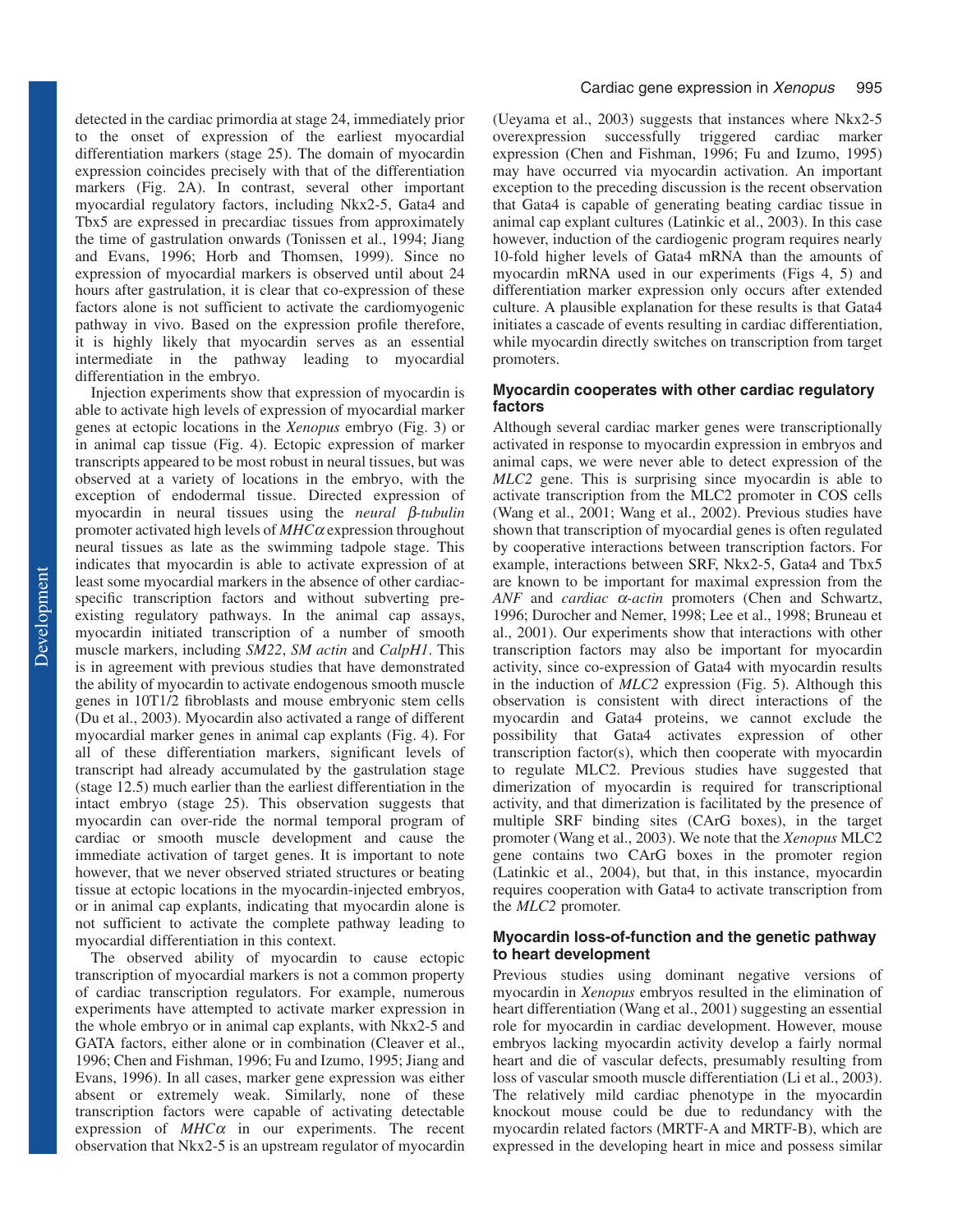transcriptional properties (Wang et al., 2002). Since the MRTF-A and MRTF-B orthologues are not expressed in the developing *Xenopus* heart (Fig. 2G-I) we were able to use antisense morpholino knockdown methods to determine the role of myocardin in heart development, in the absence of rescuing activities. In these experiments, expression of the myocardial markers, *MHC*<sup>α</sup> and *MLC2* was dramatically reduced or eliminated using two different morpholinos (Fig. 6C and Table 1). This result is consistent with previous experiments in which expression of a dominant negative form of myocardin eliminated cardiac differentiation in the *Xenopus* embryo (Wang et al., 2001). Furthermore, myocardin MOtreated embryos show disruption of the normal morphological movements associated with heart tube formation (Fig. 6D). Overall, these results indicate an essential role for myocardin in *Xenopus* heart development and suggest that cardiogenesis in myocardin-null mice is partially rescued by redundant activities of MRTF-A and/or MRTF-B.

One of the unresolved questions relating to myocardin activity is the mechanism by which tissue-specific expression of target genes is regulated. In relatively naïve cells like *Xenopus* animal cap cells (Fig. 4) or mouse ES cells (Du et al., 2003), myocardin activates transcription of both cardiac and smooth muscle genes. Depending on the particular cell line in which myocardin is expressed, a different profile of smooth muscle and cardiac differentiation markers may be activated (Chen et al., 2002; Du et al., 2003; Wang et al., 2003). During normal embryonic development however, activation of myocardin target genes appears to be almost completely tissue specific. For example, expression of the smooth muscle marker, SM22, is never observed in the heart of *Xenopus* embryos (data not shown), but SM22 expression is highly activated by myocardin in *Xenopus* animal cap cells, together with a number of myocardial markers. Other authors have previously proposed that myocardin interacts with additional, tissuespecific transcription factors to modulate, either positively or negatively, its transcriptional activity (Du et al., 2003; Ueyama et al., 2003; Wang et al., 2003). It is interesting to observe therefore, that co-expression of myocardin with three additional cardiogenic transcription factors, Gata4, Nkx2-5 and Tbx5, in animal cap explants activated expression of both cardiac and smooth muscle markers (Fig. 5A). This result implies that none of these transcription factors is sufficient for suppression of smooth muscle gene expression in the heart. Identification of the proteins that help to specify myocardin target selection will be a key step towards understanding the cardiac and smooth muscle regulatory pathways.

A.S.W. is the recipient of a Research Fellowship Award from the Heart and Stroke Foundation of Ontario. E.N.O. was supported by grants from the NIH and the D. W. Reynolds Center for Clinical Cardiovascular Research. P.A.K. is the Allan C. Hudson and Helen Lovaas Endowed Professor of the Sarver Heart Center at the University of Arizona College of Medicine. P.A.K. was supported by the Sarver Heart Center and by the NHLBI of the NIH, grant no. HL63926.

# **References**

Aravind, L. and Koonin, E. V. (2000). SAP – a putative DNA-binding motif involved in chromosomal organization. *Trends Biochem. Sci.* **25**, 112-114. **Argentin, S., Ardati, A., Tremblay, S., Lihrmann, I., Robitaille, L., Drouin,** **J. and Nemer, M.** (1994). Developmental stage specific regulation of atrial natriuretic factor gene transcription in cardiac cells. *Mol. Cell. Biol.* **14**, 777- 790.

- **Belaguli, N. A., Sepuveda, J. L., Nigam, V., Charron, F., Nemer, M. and** Schwartz, R. J. (2000). Cardiac tissue enriched factors serum response factor and GATA4 are mutual coregulators. *Mol. Cell. Biol.* **20**, 7550-7558.
- **Black, B. L. and Olson, E. N.** (1998). Transcriptional control of muscle development by myocyte enhancer factor-2 (MEF2) proteins. *Annu. Rev. Cell Dev. Biol.* **14**, 167-196.
- **Bouwmeester, T., Kim, S., Sasai, Y., Lu, B. and de Robertis, E.** (1996). Cerberus is a head-inducing secreted factor expressed in the anterior endoderm of Spemann's organizer. *Nature* **382**, 595-601.
- **Bruneau, B. G., Nemer, G., Schmitt, J. P., Charron, F., Robitaille, L., Caron, S., Conner, D. A., Gessler, M., Nemer, M., Seidman, C. E. and** Seidman, J. G. (2001). A murine model of Holt-Oram syndrome defines roles of the T-box transcription factor Tbx5 in cardiogenesis and disease. *Cell* **10**, 709-721.
- **Bushdid, P. B., Osinska, H., Waclaw, R. R., Molkentin, J. D. and Yutzey, K. E.** (2003). NFATc3 and NFATc4 are required for cardiac development and mitochondrial function*. Circ. Res.* **92**, 1305-1313.
- **Cascio, S. and Gurdon, J. B.** (1987). The initiation of new gene transcription during *Xenopus* gastrulation requires immediately preceding protein synthesis. *Development* **100**, 297-305.
- **Cleaver, O. B., Patterson, K. D. and Krieg, P. A.** (1996). Overexpression of the tinman-related genes XNkx-2.5 and XNkx-2.3 in *Xenopus* embryos results in myocardial hyperplasia. *Development* **122**, 3549-3556.
- **Chen, C. Y. and Schwartz, R. J.** (1995). Identification of novel DNA binding targets and regulatory domains of a murine *tinman* homeodomain factor, *nkx-2.5*. *J. Biol. Chem.* **270**, 15628-15633.
- **Chen, C. Y. and Schwartz, R. J.** (1996). Recruitment of the tinman homolog Nkx-2.5 by serum response factor activates cardiac alpha actin gene transcription. *Mol. Cell. Biol.* **16**, 6372-6384.
- **Chen, C. Y. and Fishman, M. C.** (1996). Zebrafish *tinman* homolog demarcates the heart field and initiates myocardial differentiation. *Development* **122**, 3809-3816.
- **Chen, J., Kitchen, C. M., Streb, J. W. and Miano, J. M.** (2002). Myocardin: a component of a molecular switch for smooth muscle differentiation. *J. Mol. Cell. Cardiol.* **34**, 1345-1356.
- **Cheng, G., Hagen, T. P., Dawson, M. L., Barnes, K. V. and Menick, D. R.** (1999). The role of GATA, CArG, E-box and a novel element in the regulation of cardiac expression of the Na+-Ca2+ exchanger gene. *J. Biol. Chem.* **274**, 12819-12826.
- **Du, K. L., Ip, H. S., Li, J., Chen, M., Dandre, F., Yu, W., Lu, M. M., Owens, G. K. and Parmacek, M. S.** (2003). Myocardin is a critical serum response factor cofactor in the transcriptional program regulating smooth muscle cell differentiation. *Mol Cell Biol.* **23**, 2425-2437.
- **Durocher, D., Charron, F., Warren, R., Schwartz, R. J. and Nemer, M.** (1997). The cardiac transcription factors Nkx2-5 and GATA4 are mutual cofactors. *EMBO J.* **16**, 5687-5686.
- **Durocher, D. and Nemer, M.** (1998). Combinatorial interactions regulating cardiac transcription. *Dev. Gen.* **22**, 250-262.
- **Fu, Y. and Izumo, S.** (1995). Cardiac myogenesis: Overexpression of XCsx2 or XMEF2A in whole *Xenopus* embryos induces the precocious expression of XMHCa gene*. Roux's Arch. Dev. Biol.* **205**, 198-202.
- **Ganga, M., Espinoza, H. M., Cox, C. J., Morton, L., Hjalt, T. A., Lee, Y. and Amendt, B. A.** (2003). PITX2 isoform-specific regulation of atrial natriuretic factor expression: synergism and repression with Nkx2.5. *J. Biol. Chem.* **278**, 22437-22445.
- **Grainger, R. M. and Gurdon, J. B.** (1989). Loss of competence in amphibian induction can take place in single nondividing cells. *Proc. Natl. Acad. Sci. USA* **86**, 1900-1904.
- Harland, R. M. (1991). In situ hybridization: an improved whole-mount method for *Xenopus* embryos. *Methods Cell Biol.* **36**, 685-695.
- Heasman, J., Kofron, M. and Wylie, C. (2000). Beta-catenin signaling activity dissected in the early *Xenopus* embryo: a novel antisense approach. *Dev. Biol.* **222**, 124-134.
- Horb, M. E. and Thomsen, G. H. (1999). Tbx5 is essential for heart development. *Development* **126**, 1739-1751.
- Howell, M. and Hill, C. S. (1997). Xsmad2 directly activates the activininducible, dorsal mesoderm gene XFKH1 in *Xenopus* embryos. *EMBO J.* **16**, 7411-7421.
- **Jiang, Y. and Evans, T.** (1996). The *Xenopus* GATA-4/5/6 genes are associated with cardiac specification and can regulate cardiac-specific transcription during embryogenesis. *Dev. Biol.* **174**, 258-270.